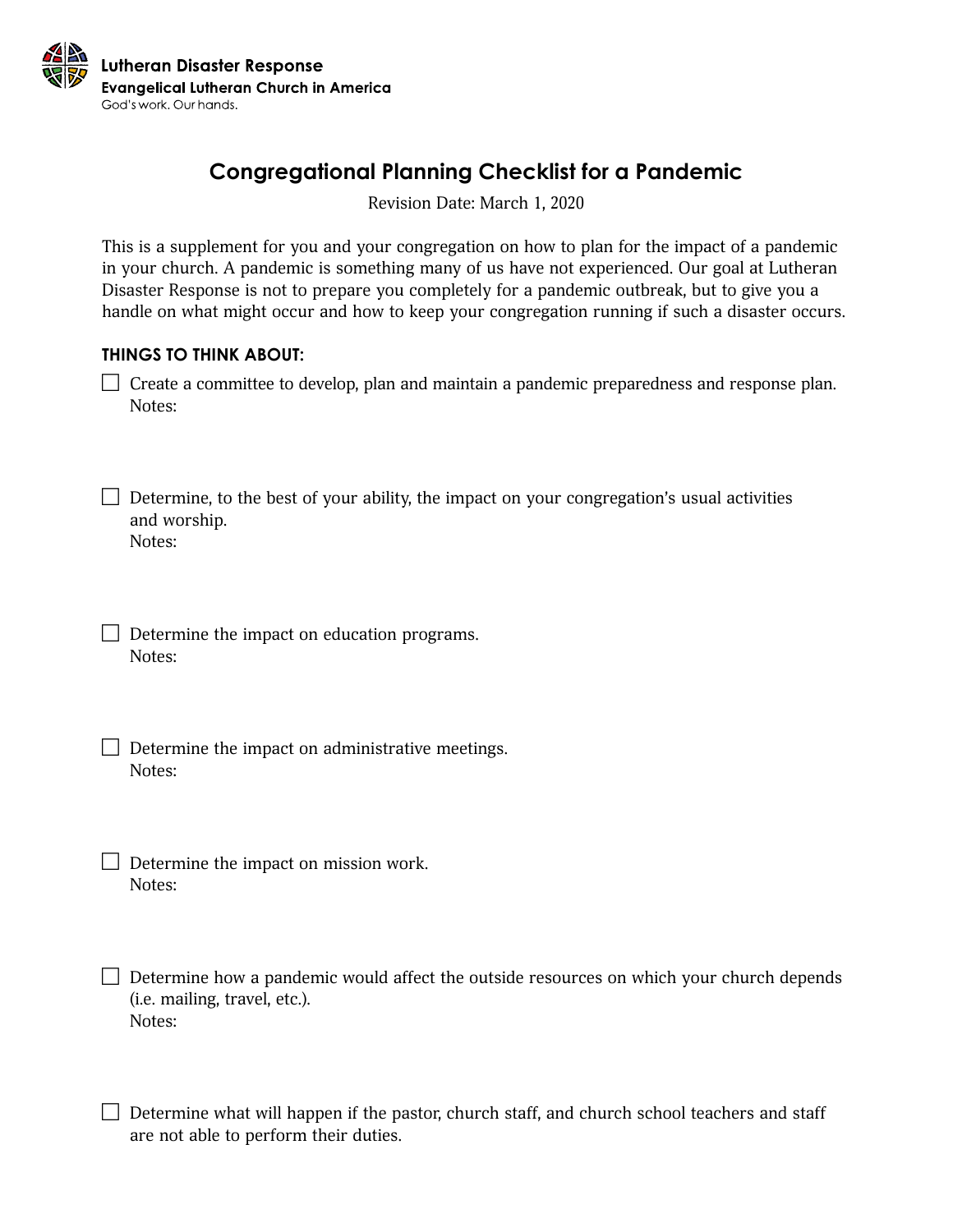| <b>Communication, communication, communication</b>                                                                                                                                                               |
|------------------------------------------------------------------------------------------------------------------------------------------------------------------------------------------------------------------|
| Communicate and educate your staff and members about the pandemic.                                                                                                                                               |
| Distribute information to your congregation about the pandemic: how it is spread, symptoms,<br>how to protect oneself, etc.                                                                                      |
| Share information frequently about the church's response plan with the congregation.                                                                                                                             |
| Participate in the activities of the community's pandemic plan.                                                                                                                                                  |
| Understand different roles of federal, state and local public health agencies, and know what to<br>expect from each in case of a pandemic.                                                                       |
| Work with individuals in public health and emergency response to share preparedness plans<br>and assign a contact person to communicate with them.                                                               |
| Assist local emergency responders and health care facilities to improve availability of advice<br>and timely health care service.                                                                                |
| Develop tools to communicate information about the pandemic's status and your church's<br>actions.                                                                                                               |
| Before a pandemic occurs:                                                                                                                                                                                        |
| Consider adding a conference call line to the current telephone system at the church for<br>meetings in case of quarantine.<br>Consider starting an online church group at Skype, Facebook or other social media |
| platforms.                                                                                                                                                                                                       |

### **Plan for worship and education activities to be provided electronically (e.g. internet, phone)**

Create a list of possible lay worship leaders.

Create a list of lay leaders who can call on affected people.

 $\Box$  Create a list of individuals willing to teach church school.

 $\Box$  Provide an information session on respective duties for all interested lay individuals.

 $\Box$  Test the church's response with a simulation or drill, and then evaluate and revise the plan. Notes: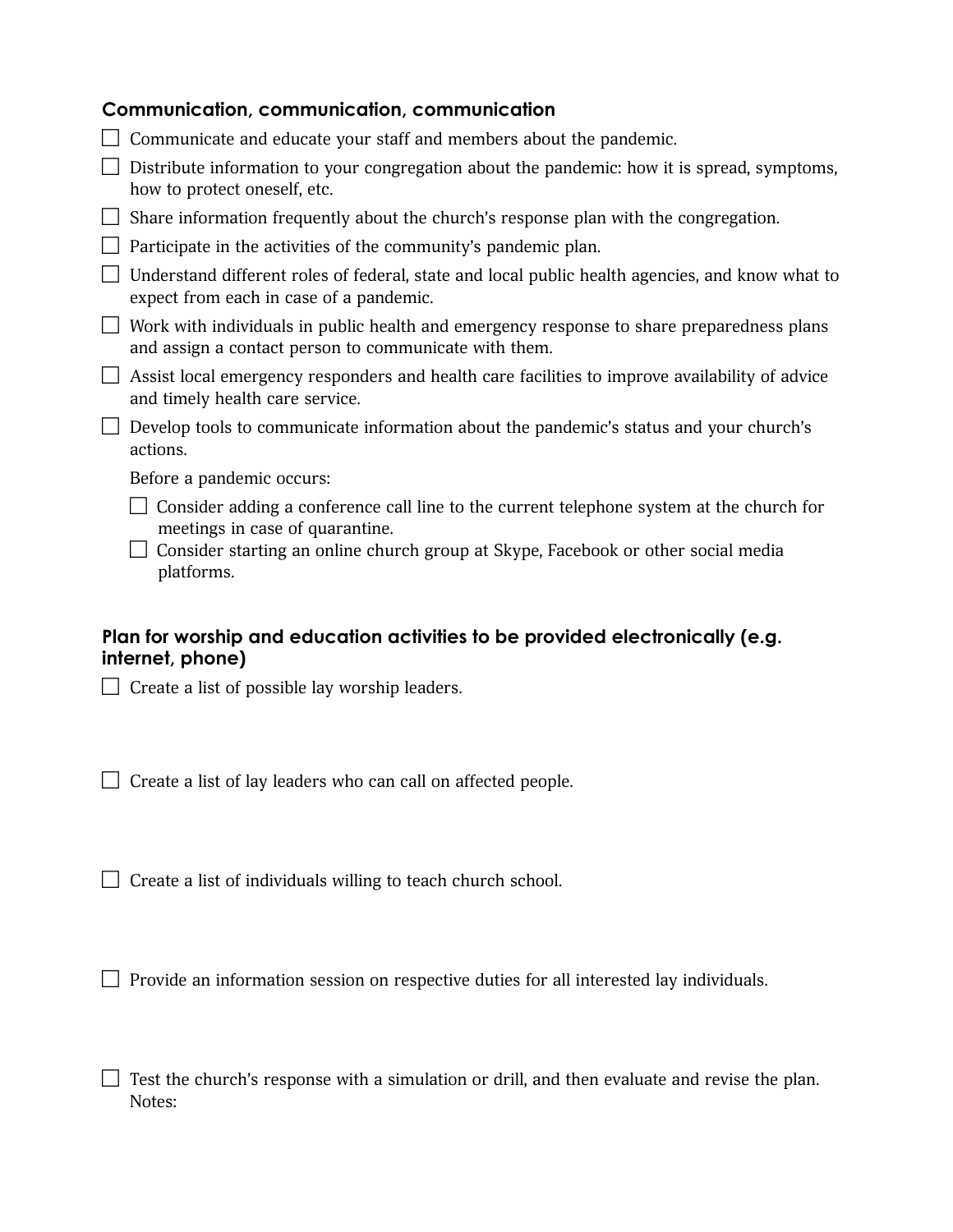## **Other planning matters:**

their duties for an extended period of time.

| Check the source of the church's water supply; make sure to know when water is and isn't safe<br>to drink.                                                                |
|---------------------------------------------------------------------------------------------------------------------------------------------------------------------------|
| Be prepared to write a letter to the mayor expressing your concern if your city is not<br>preparing well enough.                                                          |
| Make sure the staff's life insurance is up to date.                                                                                                                       |
| Remind the congregation and staff to keep individual wills up to date.                                                                                                    |
| Remind staff and the congregation to always follow instructions given by public health officials.                                                                         |
| Identify the local/state authority that is responsible for declaring public health emergencies.                                                                           |
| Make sure information given is sensitive to language barriers, reading abilities and to people<br>who have disabilities.                                                  |
| Plan for the impact of a pandemic on your staff and members.                                                                                                              |
| Plan for staff absences.                                                                                                                                                  |
| Evaluate access to local mental health and social services.                                                                                                               |
| Identify those with special needs and include them in your response plan. Establish<br>relationships with them so they know what to do in case of a crisis.               |
|                                                                                                                                                                           |
|                                                                                                                                                                           |
| Set up policies and protocol for staff and church                                                                                                                         |
| Set up non-penalized policies for staff leave in case of personal illness or to care for an ill<br>family member during a pandemic.                                       |
| Set up a mandatory sick leave policy for staff suspected to be ill or who become ill at the<br>worksite.                                                                  |
| Make sure employees know they are to remain at home until they are symptom free and ready<br>to return to work.                                                           |
| Set up flexible work-from-home hours.                                                                                                                                     |
| Identify regular church activities that could contribute to the spreading of the virus and teach<br>the congregation proper etiquette that prevents disease transmission. |
| Follow the Centers for Disease Control and Prevention's travel recommendations.                                                                                           |
| Set up procedures for activating the church's pandemic response.                                                                                                          |
| Allocate resources to protect your staff and members.                                                                                                                     |
| Promote respiratory hygiene as well as cough and hand-washing etiquette.                                                                                                  |
| Consider efforts that provide services that are most needed during a pandemic: mental/<br>spiritual health, social services, etc.                                         |